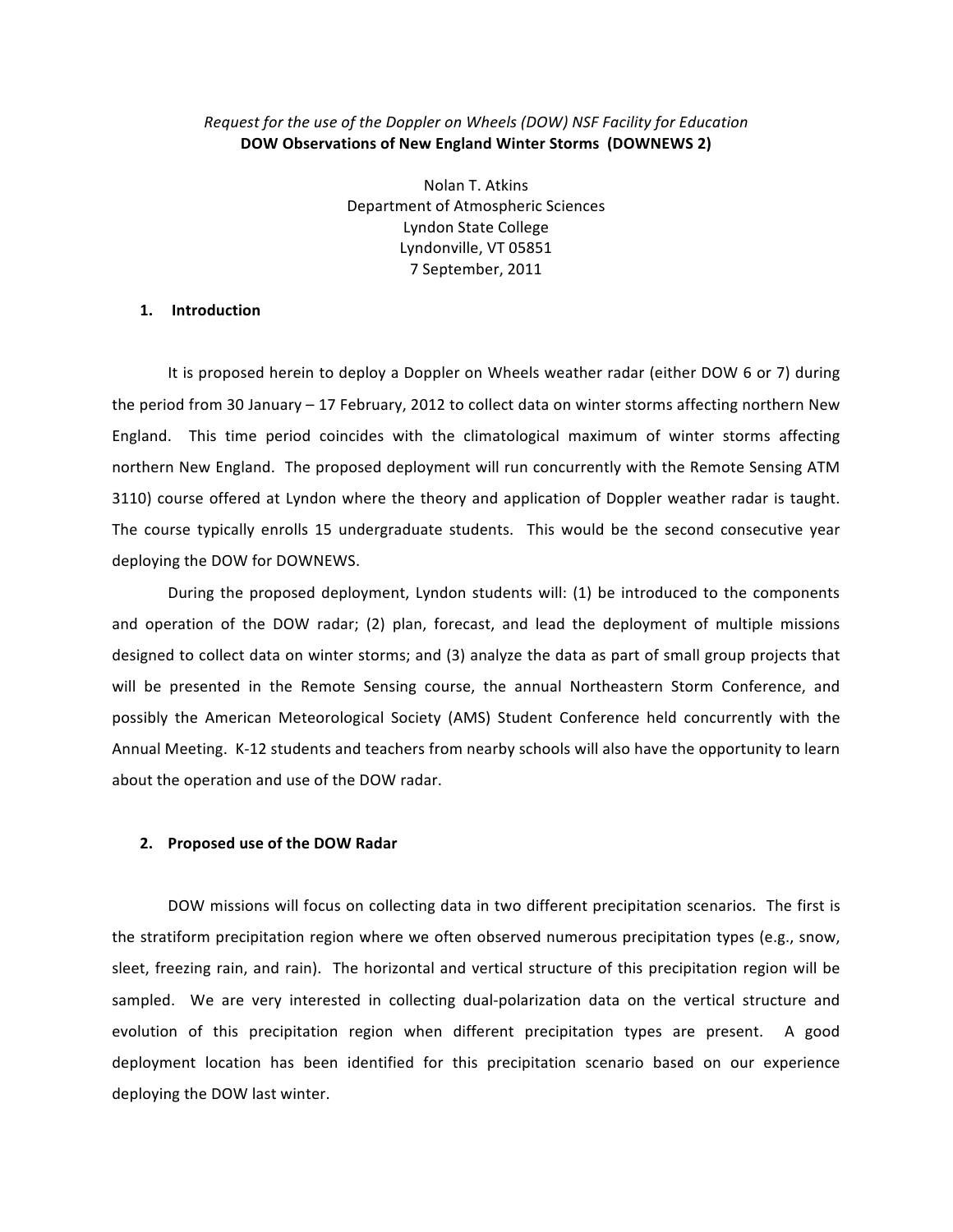The second precipitation scenario is orographic enhancement in either northwest or southeast flow. Significant enhancement is often observed west of the Green Mountains in northwest flow and east of the White Mountains in New Hampshire in southeast flow. Large contrasts in precipitation amounts from mountain to adjacent lowland areas are common in both flow regimes. Both mountain ranges are easily assessable from Lyndon (within 100 km). A good deployment location was identified last winter near Richford, VT for northwest flow events.

For all of our deployments, we anticipate using our Vaisala rawinsonde system to collect soundings at or near the radar deployment site. This data will be combined with the radar observations to help with the radar data interpretation.

Before the radars arrive on campus, students will be required to devise scan strategies for both precipitation scenarios. Students will need to consider how to set the PRF, antenna rotation rate, scan mode (PPI vs RHI), and scan angles to collect quality, useable data. Inevitably, the scan strategies will need to be modified by the students in the field. For example, they will need to think about appropriate PRFs to use in order to eliminate any velocity folding or second trip contamination.

Students will also be responsible for specific radar deployment site selection. While two good deployment locations were found last winter, others will need to be identified for precipitation scenarios not sampled in 2011.

Students enrolled in our Analysis and Forecasting course (ATM 3332) will also be involved with this project. They will provide critical forecast and nowcast guidance in the 0-48 hr time frame in terms of where and when each of the two precipitation scenarios will be viable for data collection.

Students learn how to use the NCAR/EOL SOLOii software package in the lab portion of our Remote Sensing course. Therefore, this will be the tool used for subsequent data analysis. The PI has extensive experience using SOLOii to analyze Doppler-radar data.

The PI has experience working with DOW6 last winter. It would be helpful for a DOW technician and driver to be present the first couple of days of the project to help with radar training.

### 3. K-12 Outreach

The primary means by which the DOW will be introduced to the local K-12 community will be through onsite demonstrations and presentation, offsite visits to local K-12 schools, and a presentation to prospective students interested in the Atmospheric Sciences program at Lyndon. CSWR staff will give most of the presentations, augmented by the PI.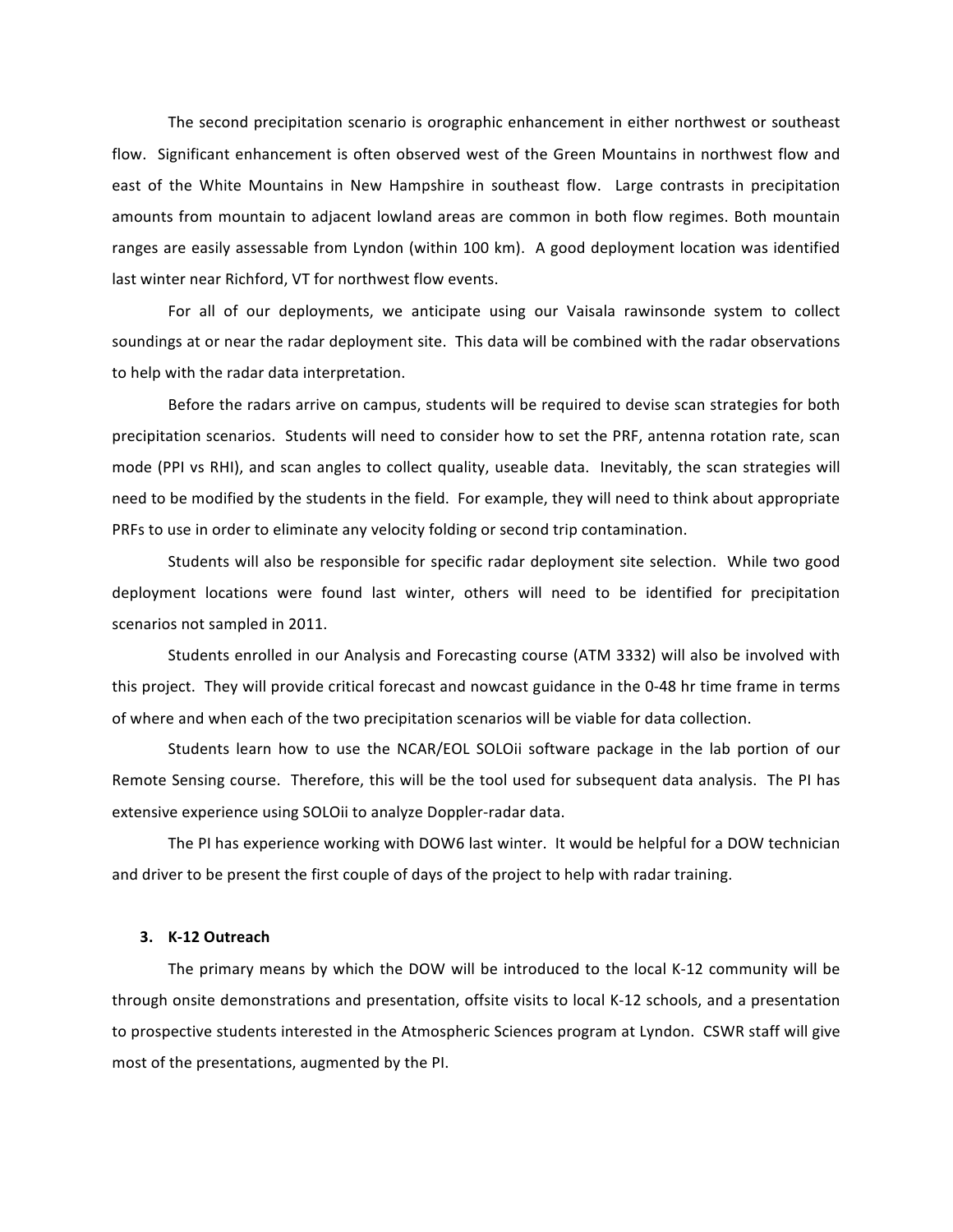# **Facility Request Form for Educational Activities**

| Nolan Atkins                 |
|------------------------------|
| Lyndon State College         |
| PO Box 919                   |
| Lyndonville, VT 05851        |
| 802-626-6238                 |
| Nolan.atkins@lyndonstate.edu |
|                              |
|                              |
|                              |
|                              |

### **Part I: General Information**

## **Part II: Project Description**

| <b>Project Title</b>                               | DOW Observations of New England |
|----------------------------------------------------|---------------------------------|
|                                                    | Winter Storms (DOWNEWS 2)       |
| Project Location                                   | Lyndonville, VT                 |
| Start and End Dates of Field Deployment            | 30 January $-17$ February, 2012 |
| NSF Facilities requested (type and $#$ of systems) | DOW 6 or $7$                    |
| Number of Expendables requested (if applicable)    |                                 |

## **Part III: Educational Activities Description**

| Number of students involved                       | Graduate: 0                            |
|---------------------------------------------------|----------------------------------------|
|                                                   | Undergraduate: directly, 14,           |
|                                                   | indirectly, approximately 75           |
| Desired training activities conducted by Facility | Two days with DOW technician and       |
| Staff incl. time in the field                     | driver on radar operation and driving  |
|                                                   | the vehicle                            |
| Desired teaching activities conducted by Facility | One general talk on DOW-related        |
| Staff incl. time in the field                     | research                               |
| Additional special requirements that pertain to   |                                        |
| <b>Facility support</b>                           |                                        |
| Ancillary/Opportunistic K-12 Outreach             | At least one talk to be given at local |
| Activities $1$                                    | high school. LSC staff may also        |
|                                                   | expose local elementary school         |
|                                                   | students to DOW.                       |

# **Part IV: Operational Requirements**

 <sup>1</sup> Please note that NCAR and NSF **strongly** encourage additional educational activities that focus on K-12 audiences to expand NSF Facilities outreach even further.